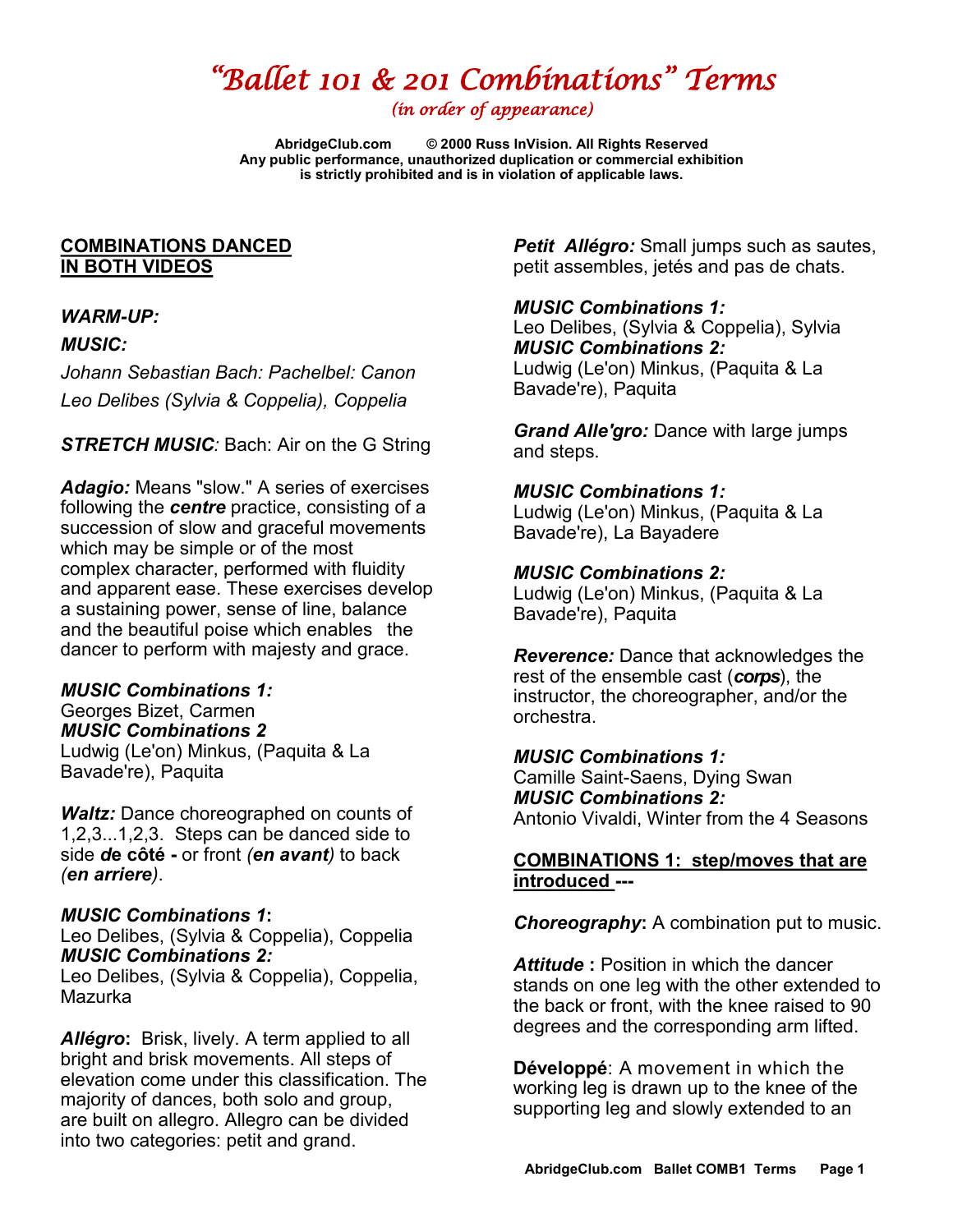open position *en l'air* and held there with perfect control. The hips are kept level and square to the direction in which the dancer is facing.

*Circular Port De Corps:* Carriage of the body. Circular stretch meant to warm up the torso, back, hamstring, and arms.

*Temps Lie':* Purpose is to shift from one working leg to the other to connect steps. Begins in a *tendu* and rolls into a *plie'* in 4th, then shifts the weight of hips over to the new leg.

*En Cloche:* Means "like a bell". Purpose is to loosen the hip joints. Meant to be a free swinging leg without much tension. Refers to *grand battements* executed continuously *devant* (front) and*derrie're* (behind, back) through the first position.

*En Dedans***:** inward. In steps and exercises the term *en dedans* indicates that the leg, in a position *a' terre* or *en l'air*, moves in a circular direction, counterclockwise from back to front. As, for example, in *rond de jambe à terre en dedans*.

**En Dehors:** Outward. In steps and exercises the term *en dehors* indicates that the leg, in a position *a' terre* or *en l'air*, moves in a circular direction, clockwise. As, for example, in *rond de jambe à terre en dehors*.

*Allonge':* Means "elongated", with arms stretched out as far as possible.

*Pique Arabesque: Pique* means "to prick" in French. Can be done in combination of several steps, not just *Arabesque.* Executed by stepping directly on the point or *demi-pointe* of the working foot in any desired direction or position with the other foot raised in the air.

*[Épaulement:](http://www.google.com/url?sa=t&rct=j&q=&esrc=s&source=web&cd=3&sqi=2&ved=0CDAQFjAC&url=http%3A%2F%2Fwww.abt.org%2Feducation%2Fdictionary%2Fterms%2Fabilities.html&ei=dqkXVevIF8y6ogTo8oKgCg&usg=AFQjCNGQM2q29TJDhVSQsyutRr_KLgcW1w&bvm=bv.89381419,d.cGU)* Shouldering. The placing of the shoulders. A term used to indicate a movement of the torso from the waist upward, bringing one shoulder forward and the other back with the head turned or inclined over the forward shoulder. Involves inclination or tilting of the head and arms. Includes *croise'* and *efface'***.** Adds finishing touches of artistry to the dance.

**[Balancé:](http://dancers.invisionzone.com/index.php?showtopic=50338)** Rocking step. This step is very much like a *pas de valse* and is an alternation of balance, shifting the weight from one foot to the other.

*Battu:* Means "to beat." Any step embellished with a beat is called a *pas battu***.**

*Soutenu En Tournant:* Means "sustained." Performed smoothly and slowly. *En Tournant* indicates that the body is to turn while executing a given step

*Saute':* Means "to jump". When this term is added to the name of a step, the movement is performed while jumping. And can be done with several steps including **passe'** and *arabesque.* Rules of jumping: Always start a jump with a *plie***'**, always land in a *plie***'.** Always point the fee when leaving the floor, always keep your body quiet, always land with knees over toes, and always land toe, ball, heel.

#### **COMBINATIONS 2: step/moves that are introduced ---**

**Promenade (in attitude):** A term of the French School used to indicate that the dancer turns slowly in place on one foot by a series of slight movements of the heel to the required side while maintaining a definite pose such as an *arabesque* or *attitude*.

**[Fouetté:](http://ballethub.com/ballet-term/fouette-turns/) Means** "to whip." A term applied to a whipping movement. The movement may be a short whipped movement of the raised foot as it passes rapidly in front of or behind the supporting foot or the sharp whipping around of the body from one direction to another. There are a great variety of *fouettés*